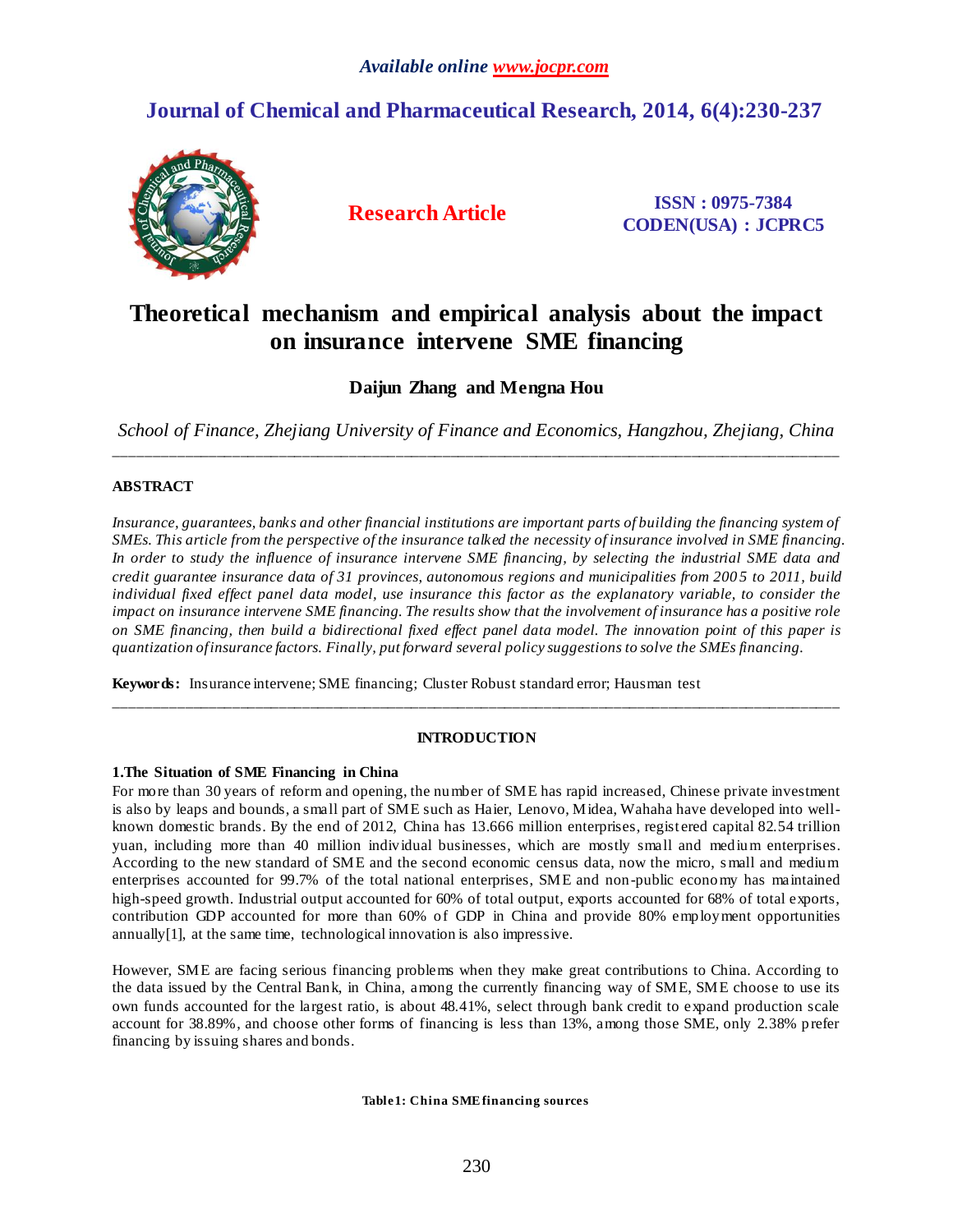| SME financing sources | enterprise itself | bank credit | capital market | others |
|-----------------------|-------------------|-------------|----------------|--------|
| rat 10                | 48.41%            | 38.89%      | 2.38%          | 10.32% |

*\_\_\_\_\_\_\_\_\_\_\_\_\_\_\_\_\_\_\_\_\_\_\_\_\_\_\_\_\_\_\_\_\_\_\_\_\_\_\_\_\_\_\_\_\_\_\_\_\_\_\_\_\_\_\_\_\_\_\_\_\_\_\_\_\_\_\_\_\_\_\_\_\_\_\_\_\_\_*

### **2. Effects of Insurance Intervene on SME Financing**

## *2.1.Enhance the financing ability of SME.*

To insure the enterprise property insurance, the insurance company will through the means of supervising the implementation of disaster prevention and mitigation measures to encourage SME to establish a perfect system of safety production and quality control, active use new technologies, new processes, strengthen personnel training to further improve the quality of their products and services. Meanwhile, the insurance company provides risk management consulting services, SME through the purchase of the related products to improve their risk management capability, to further improve business conditions and the ability of profit growth, so as to enhance the enterprise's internal circulation function.

## *2.2.Increase the security of bank loan funds*

Firstly, the insurance company as a third party involved in SME financing can provide more reliable information to both sides, reduce the problem of information asymmetry between enterprises and banks. Secondly, after the insurance company receives insurance premiums of lenders and borrowers, increase the supervision and control of moral risk and operational risk about insurance company lending to SME, to make the bank's credit risk and management costs relatively lower. Finally, the loan's credit rating is increased which intervene credit insurance, banks can improve the accuracy and competitiveness of other investment decisions, and then improve their profitability and competitiveness.

### *2.3.Expand the insurance business*

On the one hand, after joining the WTO, more and more foreign insurance companies enter the Chinese market, especially in recent years, the number of Sino-foreign joint insurance company substantial growth every year, the pressure of competition force insurance company must develop new insurance market, explore new customers and business areas to remain the invincible position in the competition. On the other hand, insurance company can explore new types of insurance and develop new product in the long-term cooperation and development relationship with SME. Under the insurance protection, SME can have healthy and stable development to further promote economic development, and in return economic development will stimu late the insurance demand of each economic entity including SME steady growth, for a long time it must form a good economic cycle.



**Fig.1:2006-2011 The number of Chinese -funded, Sino-foreign joint insurance company.**

#### *2.4.Improve the credit guarantee system*

Insurance intervene SME financing have the same purpose as guarantees—Improve SME credit and solve SME financing problem. At the present stage China's credit guarantees system has not fully mature, to introduce insurance is the supplement and intensification of the credit guarantee system. Not only for guarantee agencies, but for the entire credit system, insurance intervene SME financing can make banks and other financial institutions resolve and transfer risk, improve the enthusiasm of credit extension to SME. In this way, the involvement of insurance is a "win-win" strategy for financial institutions, insurance company and SME.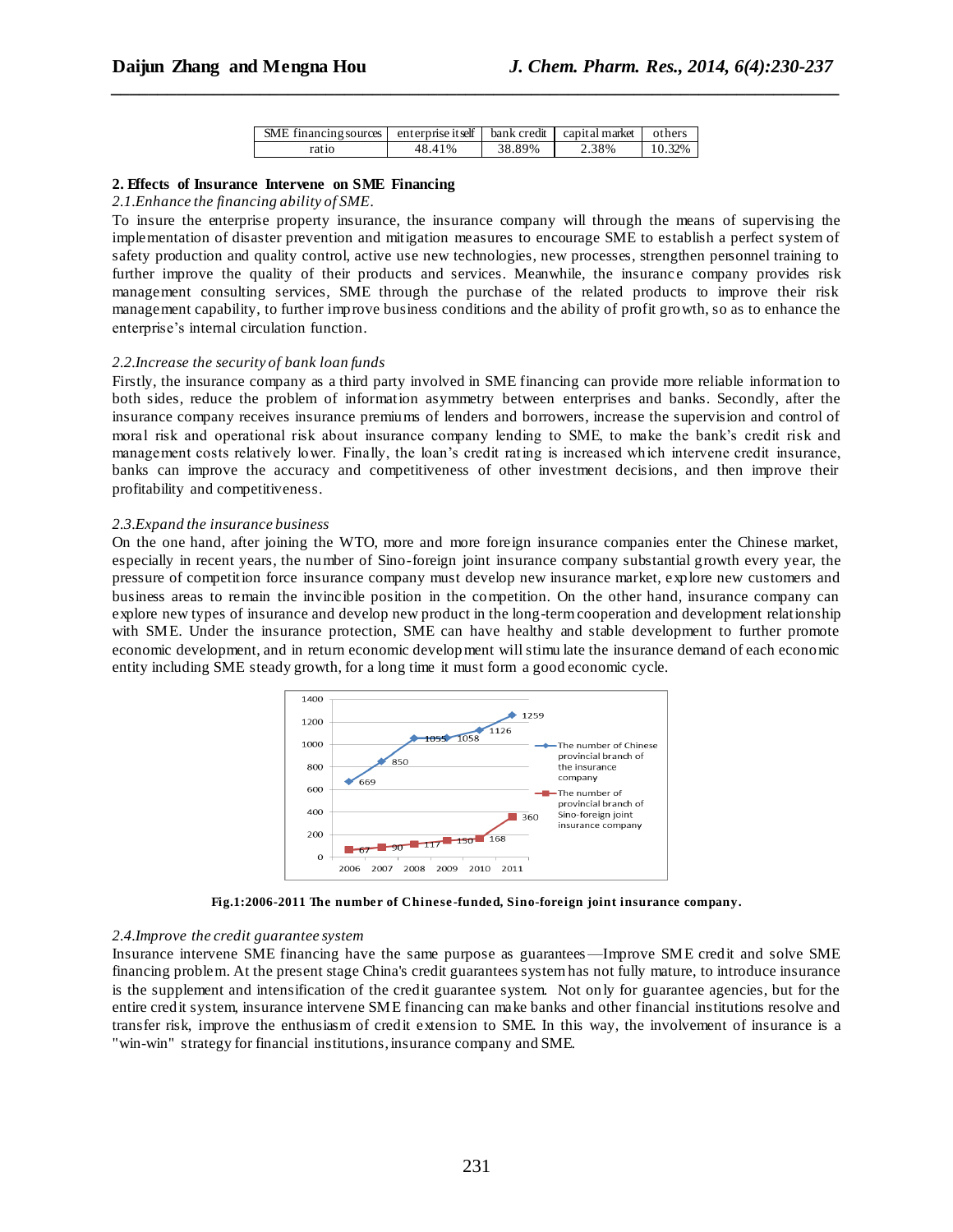## *2.5.Reduce the Audit failure*

In many traditional SME credit guarantee system, generally involving SME credit guarantee c ompanies, financial institutions and external auditors four relationships. SME applies lending program, review by its external auditors hired, issue a special audit opinions. Credit Guarantee Corporation provides security through a review of its audit opinions with reference, the cost of the SME guarantee is its guarantee fees paid. When audit comes to credit procedures, credit guarantee company insurances guaranty insurance and pay the relevant insurance premiums, the insurance company hired external audit specifically for SMEs to conduct credit checks audit. Thus, the benefits line is direct cut between SMEs and audit bodies under the traditional credit guarantee system, avoid collusion between SMEs and external audit agencies to make financial institutions suffered losses of moral hazard.

*\_\_\_\_\_\_\_\_\_\_\_\_\_\_\_\_\_\_\_\_\_\_\_\_\_\_\_\_\_\_\_\_\_\_\_\_\_\_\_\_\_\_\_\_\_\_\_\_\_\_\_\_\_\_\_\_\_\_\_\_\_\_\_\_\_\_\_\_\_\_\_\_\_\_\_\_\_\_*

## **METHODOLOGY AND MODEL**

## **3. Model and Variable Description**

Assume I: The intervention of insurance have a significant impact on SME financing, and the effect is positive.

In this paper, we study on SME financing situation in different regions, according to common sense, because different areas are affected by different level of economic development, degree of social civilization, local government policies and other different factors, there should be differences between ind ividuals, so assume II: build individual fixed effects panel data model. Basic econometric model is set as follows:

$$
y_{ii} = \alpha_0 + \alpha_1 \cdot P_{ii} + \alpha_2 \cdot T_{ii} + \sum_{k=1}^K \beta_k x_{kit} + u_i + \varepsilon_{ii}
$$
\n(1)

The specific situation of each variable is as shown in TABLE 2[2].

#### **Table 2 :Selection of Variables**

| Variable                       | Index                                       | Expression     | Calculation Formulas, Meaning                                                          |
|--------------------------------|---------------------------------------------|----------------|----------------------------------------------------------------------------------------|
| Explained Variable             | Corporate<br>finance <sub>AD</sub><br>index |                | Total liabilities / Total assets                                                       |
| Insurance index<br>Explanatory |                                             | <b>PREMIUM</b> | Credit guarantee insurance premium income / Total property insurance premium<br>income |
| Variable                       | Tax index                                   | TAX            | Main business tax and surcharges + value added tax payable $\int$ / Total assets       |
|                                | Profitability index                         | <b>ROA</b>     | Net profits / Total assets                                                             |
| Control<br>Variable            | Liquidity index                             | <b>CR</b>      | Current assets / Current liabilities                                                   |
|                                |                                             | QR             | Quick assets/Quick liabilities = $($ Current assets - Inventory $)/$ Quick liabilities |

Among them, Insurance index  $P_i$  (Premium), expressed by premium income/ total property insurance premium

income, in order to finance enterprises major to insure credit insurance and guarantee insurance with insurance company, the majority of policyholder and insurant of these two types of insurance are also constituted by the stakeholders of SME, here we use these two types of insurance premiums sum to take the place of premium income, on behalf of the enterprise's contribution rate to the insurance premium income, namely insure willingness of SME, this is from the perspective of the insurance company to explain the support of corporate financing[3].

Besides,  $u_i$  is an unobserved area effect, designed to control provinces' fixed effects,  $\varepsilon_i$  is a random disturbance. i=1, 2……31, represent Beijing, Tianjin, Hebei, Shanxi...... Xinjiang Uygur Autonomous Region 31 regions; t=2005, 2006……2011, represent 7 years; k is the number of control variables.

## **4. Regression Results**

*4.1.Stability test*

First, descriptive statistics with the data, statistical results are as follows[4]: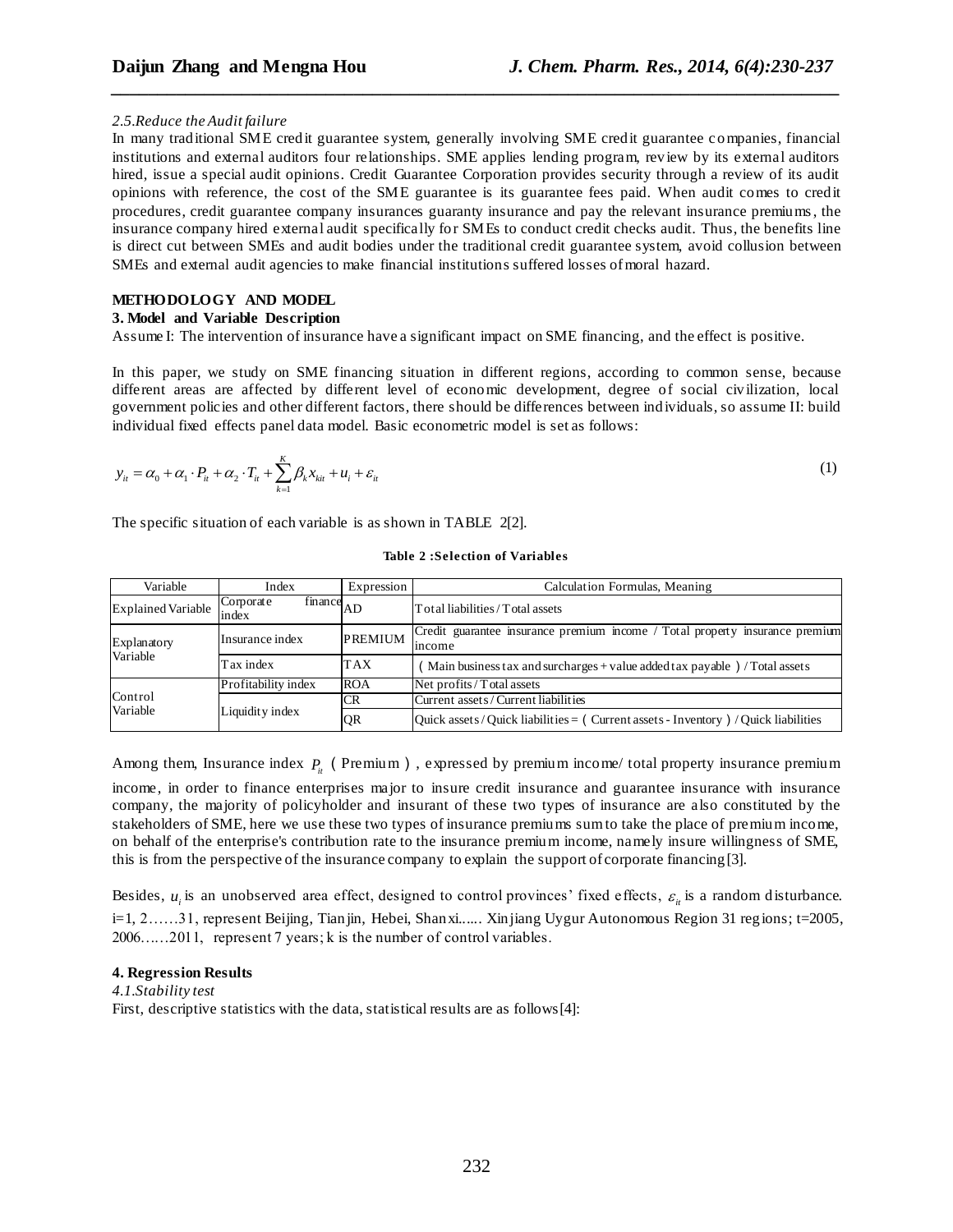| Descriptive<br>Statistical | Explained<br>Variable | <b>Explanatory Variable</b> |            | Control Variable |         |                      |
|----------------------------|-----------------------|-----------------------------|------------|------------------|---------|----------------------|
| Indicator                  | AD                    | PREMIUM                     | <b>TAX</b> | <b>ROA</b>       | CR      | <b>OR</b>            |
| Mean value                 | 0.57998               | 0.01091                     | 0.04876    |                  | 1.05741 | 0.77256              |
| Median                     | 0.58946               | 0.00643                     | 0.04654    | 0.04439          | 1.03206 | $0.746\overline{31}$ |
| Maximum                    | 0.70098               | 0.12661                     | 0.11928    | 0.16086          | 1.96648 | 1.63409              |
| Minimum                    | 0.24371               | $-0.00029$                  | 0.01539    | 0.00897          | 0.79621 | 0.54854              |
| Std. Error                 | 0.07545               | 0.01384                     | 0.01716    | 0.02734          | 0.17291 | 0.15761              |

## *\_\_\_\_\_\_\_\_\_\_\_\_\_\_\_\_\_\_\_\_\_\_\_\_\_\_\_\_\_\_\_\_\_\_\_\_\_\_\_\_\_\_\_\_\_\_\_\_\_\_\_\_\_\_\_\_\_\_\_\_\_\_\_\_\_\_\_\_\_\_\_\_\_\_\_\_\_\_* **Table3: Results of Descriptive Statistics**

We can see that the error between selected samples and overall is small from the descriptive statistics results of each variable.

Then, take stability test on each index, stability test is actually the unit root test, the most commonly used methods are LLC and IPS. Here, we use the two methods to take unit root test on influence of insurance intervene SME financing, test results are as follows:

| <i>Table4:</i> Results of Unit Root Test |  |
|------------------------------------------|--|
|------------------------------------------|--|

| Test Method                                                         | Statistic Probability |
|---------------------------------------------------------------------|-----------------------|
| $Ho$ : Each section has an identical unit root<br>Levin, Lin & Chut | $-1.5e + 020.0000$    |
| H <sub>o</sub> : Each section has different unit root               |                       |
| Im-Pesaran-Shin                                                     | -2.1071 0.0176        |

We can see from TABLE IV, all variables have passed the unit root test by the LLC and IPS methods, they are all stationary series.

#### *4.2.Model selection*

From the explanatory variable AD data we can see that there are obvious differences between the individuals, preliminary judge the model should be individual fixed effect model.

1)Mixed effect model: First to estimate the mixed effect model, the estimation results are as follows.

| Variable                 | Coefficient         | Std. Error                     | t-Statistic | Prob.  |
|--------------------------|---------------------|--------------------------------|-------------|--------|
|                          | $0.998155***$       | 0.025925                       | 38.50       | 0.000  |
| <b>PREMIUM</b>           | $0.647040***$       | 0.224506                       | 2.88        | 0.004  |
| <b>TAX</b>               | $-0.352513$         | 0.245689                       | $-1.43$     | 0.153  |
| <b>ROA</b>               | $-0.269194$         | 0.164617                       | $-1.64$     | 0.103  |
| <b>CR</b>                | $-0.425770***$      | 0.077954                       | $-5.46$     | 0.000  |
| 0R                       | 0.072404            | 0.087580                       | 0.83        | 0.409  |
| R-squared                | 0.6955              | F-Statistic                    |             | 96.38  |
| Adjusted R-squared       | 0.6883              | Probability                    |             | 0.0000 |
| S.E. of regression       | 0.0421              | Residual sum of squares 0.3745 |             |        |
| Explained sum of squares | $\overline{0.8552}$ | Total sum of squares           |             | .2297  |

#### *Table5***: Regression Results of Mixed Effect Model**

*Notice: \**,*\*\**,*\*\*\* represent it's significant in 10%*、*5%*、*1% significance level*

Regression results of the mixed effect model show that, constant coefficient C, insurance index PREMIUM and liquidity index CR is significant in 1% significance level, tax index TAX, profitability index ROA and liquidity index QR is not significant, R-squared and adjusted R-squared are both less than 0.7.

Since this paper select 31 regional panel data for 7 years, it belongs to the short panel data, so we need to consider whether there are heteroscedasticity and autocorrelation. In order to verify and resolve this problem, we take the province as the cluster variable, use the method of cluster-robust standard error to regression analysis, namely it is a robust standard error that when disturbance of different periods exists autocorrelation the regression equation is also right. The method only change the estimate of the standard error, does not change the estimate of regression coefficients[5].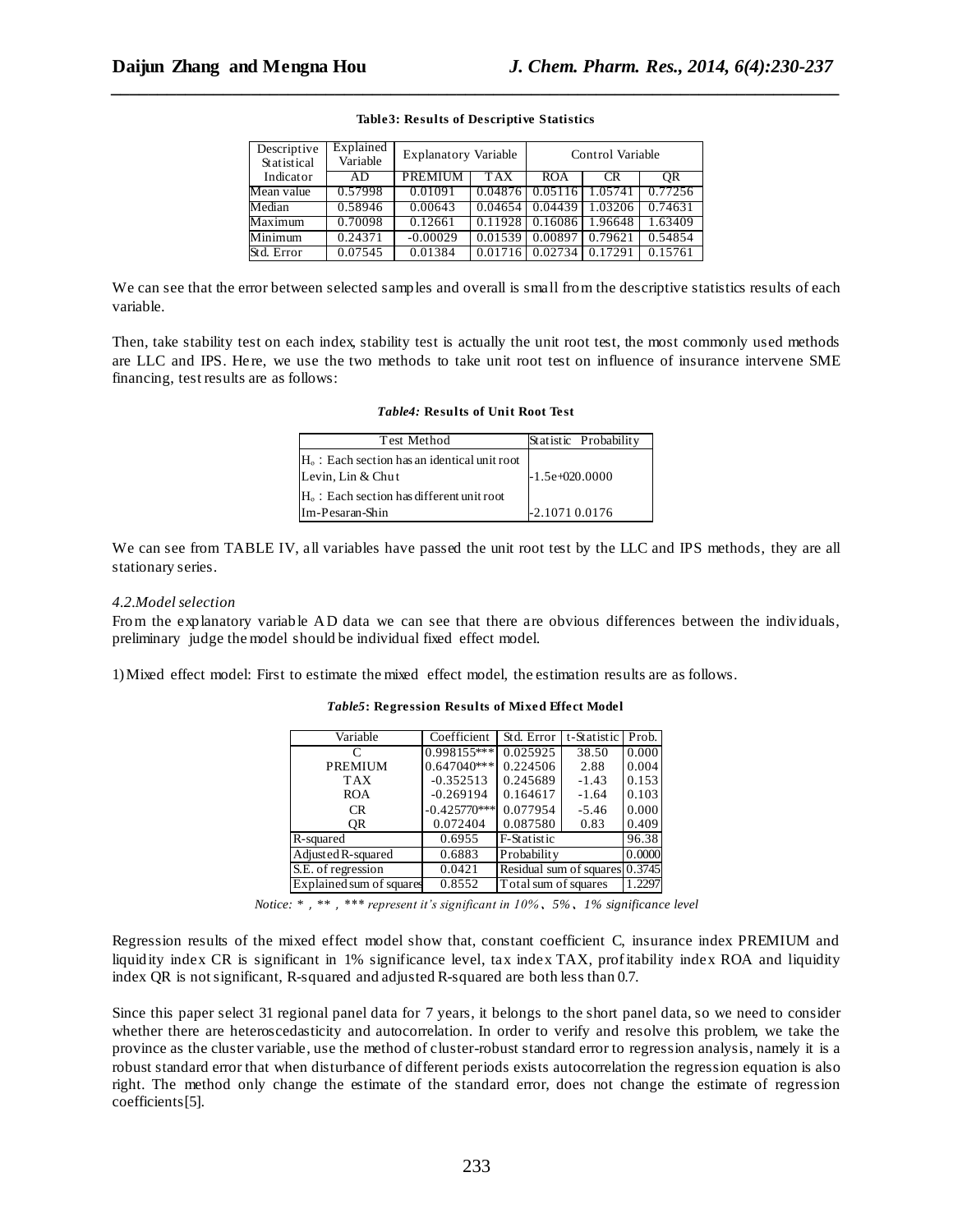| Variable                 | Coefficient   | Robust Std. Error       | $t -$<br>Statistic | Prob.  |
|--------------------------|---------------|-------------------------|--------------------|--------|
| C                        | $0.998155***$ | 0.045846                | 21.77              | 0.000  |
| <b>PREMIUM</b>           | $0.647040***$ | 0.168200                | 3.85               | 0.001  |
| <b>TAX</b>               | $-0.352513$   | 0.530599                | $-0.66$            | 0.512  |
| <b>ROA</b>               | $-0.269194$   | 0.190713                | $-1.41$            | 0.168  |
| CR.                      | $-0.425770**$ | 0.158157                | $-2.69$            | 0.012  |
| 0R                       | 0.072404      | 0.166191                | 0.44               | 0.666  |
| R-squared                | 0.6955        | F-Statistic             |                    | 96.38  |
| Adjusted R-squared       | 0.6883        | Probability             |                    | 0.0000 |
| S.E. of regression       | 0.0421        | Residual sum of squares |                    | 0.3745 |
| Explained sum of squares | 0.8552        | Total sum of squares    |                    | 1.2297 |

#### **Table 6: Regression Results**

*\_\_\_\_\_\_\_\_\_\_\_\_\_\_\_\_\_\_\_\_\_\_\_\_\_\_\_\_\_\_\_\_\_\_\_\_\_\_\_\_\_\_\_\_\_\_\_\_\_\_\_\_\_\_\_\_\_\_\_\_\_\_\_\_\_\_\_\_\_\_\_\_\_\_\_\_\_\_*

The regression results exist obvious difference between the method of cluster-robust standard error and the ordinary method, standard error, t-Statistic and Probability have changed, because the same province's disturbance of different period is generally exists autocorrelation, the ordinary method assumes that the disturbance is independent identically distributed, so the estimate of ordinary standard error is not accurate, we should use the method of cluster-robust standard error to estimate, later in this paper the individual fixed effect regression and random effect regression are also adopt this method to validate. In this case, it will not produce new significant index, the significance of original liquidity index CR is also weakened, from 1% significance level to 5% significance levels.

2) Fixed effect model: Similarly we take the province as the cluster variable, use the method of cluster-robust standard error to correct autocorrelation and heteroscedasticity under the fixed effect model. The fixed effect of cluster-robust standard error is unbiased no matter it is permanent or temporary, and it could generate accurate confidence intervals[6].

| Variable                                                                           | Coefficient    | Robust Std. Error                                        | t-Statistic | Prob.  |
|------------------------------------------------------------------------------------|----------------|----------------------------------------------------------|-------------|--------|
| C                                                                                  | $0.798267***$  | 0.022349                                                 | 35.72       | 0.000  |
| <b>PREMIUM</b>                                                                     | $0.597565*$    | 0.306497                                                 | 1.95        | 0.061  |
| <b>TAX</b>                                                                         | $-0.597911*$   | 0.341273                                                 | $-1.75$     | 0.090  |
| <b>ROA</b>                                                                         | $-0.694834***$ | 0.210569                                                 | $-3.30$     | 0.003  |
| CR.                                                                                | $-0.345707***$ | 0.118874                                                 | $-2.91$     | 0.007  |
| <b>OR</b>                                                                          | 0.265931       | 0.158496                                                 | 1.68        | 0.104  |
| Within-group R-squared                                                             | 0.4706         | F-Statistic                                              |             | 44.86  |
| Inter-group R-squared                                                              | 0.4161         | Probability                                              |             | 0.0000 |
| Entirety R-squared                                                                 | 0.4011         | Individual effect<br>variance estimate $\hat{\sigma}^2$  |             | 0.0561 |
| $\hat{\sigma}_{u}^{2}$ and $\hat{\sigma}_{u}^{2}$ correlation<br>coefficient (rho) | 0.8300         | Random disturbance<br>variance estimate $\hat{\sigma}^2$ |             | 0.0254 |

#### *Table 7***: Regression Results**

After correcting standard error the model's significant level has declined compared with the original, but it still meet most variables are significant in 10% significance level. So the individual fixed effect model specification is basic right, verify the assume II, and under robust standard error the coefficient of each variable does not change, so each area's intercept term also have no change. At the same time, take the F-test, F-statistic is 13, corresponding probability is 0, refuse the original assumption of the mixed regression model, consider that the individual fixed effect is obviously better than the mixed effect, each individual should have its own intercept.

Bidirectional fixed effect model: On the basis of the cross-section individual differences we consider to plus the difference of time to take regression of the bidirectional fixed effect model, at this time for 2005 -2011 seven years remove 2005, assume dummy variables for 6 years (YEAR2006-YEAR2011), then directly take the regression under the method of cluster-robust standard error, regression results are as follows.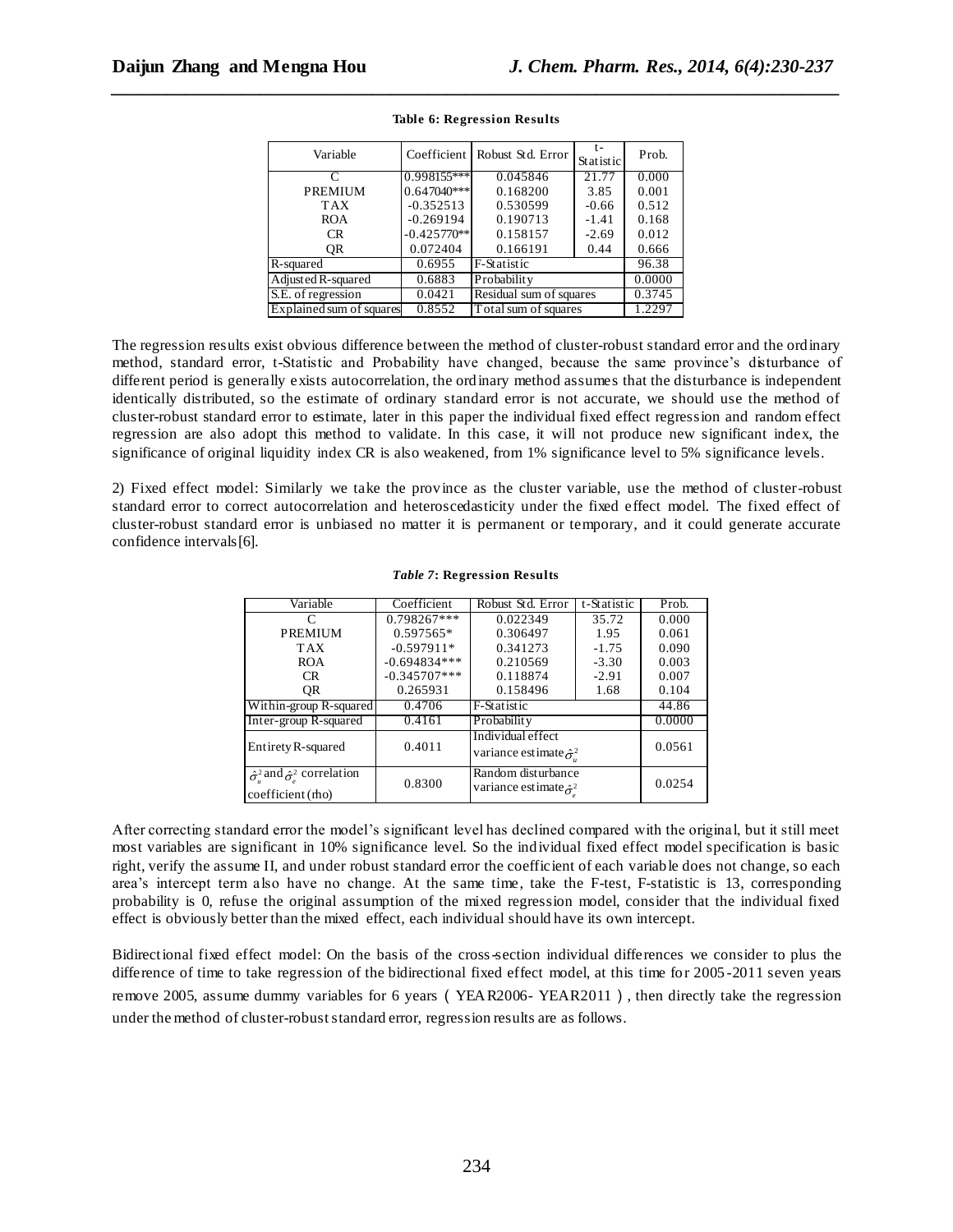| Variable                                                               | Coefficient    | Robust Std. Error                                        | t-Statistic | Prob.  |
|------------------------------------------------------------------------|----------------|----------------------------------------------------------|-------------|--------|
| C                                                                      | $0.801295***$  | 0.028246                                                 | 28.37       | 0.000  |
| <b>PREMIUM</b>                                                         | 0.589447*      | 0.323255                                                 | 1.82        | 0.078  |
| TAX                                                                    | $-0.479060$    | 0.384886                                                 | $-1.24$     | 0.223  |
| <b>ROA</b>                                                             | $-1.028208***$ | 0.279174                                                 | $-3.68$     | 0.001  |
| <b>CR</b>                                                              | $-0.360602***$ | 0.117210                                                 | $-3.08$     | 0.004  |
| 0R                                                                     | 0.278338*      | 0.150377                                                 | 1.85        | 0.074  |
| <b>YEAR2006</b>                                                        | $0.009758*$    | 0.005534                                                 | 1.76        | 0.088  |
| YEAR2007                                                               | $0.017066**$   | 0.007093                                                 | 2.41        | 0.022  |
| YEAR2008                                                               | $0.019696**$   | 0.009605                                                 | 2.05        | 0.049  |
| <b>YEAR2009</b>                                                        | 0.008589       | 0.00879                                                  | 0.98        | 0.336  |
| YEAR2010                                                               | $0.018766**$   | 0.008802                                                 | 2.13        | 0.041  |
| <b>YEAR2011</b>                                                        | $0.027521**$   | 0.010783                                                 | 2.55        | 0.016  |
| Within-group R-squared                                                 | 0.5076         | F-Statistic                                              |             | 42.48  |
| Inter-group R-squared                                                  | 0.3915         | Probability                                              |             | 0.0000 |
| Entirety R-squared                                                     | 0.4034         | Individual effect<br>variance estimate $\hat{\sigma}^2$  |             | 0.0554 |
| $\hat{\sigma}^2$ and $\hat{\sigma}^2$ correlation<br>coefficient (rho) | 0.8319         | Random disturbance<br>variance estimate $\hat{\sigma}^2$ |             | 0.0249 |

## *\_\_\_\_\_\_\_\_\_\_\_\_\_\_\_\_\_\_\_\_\_\_\_\_\_\_\_\_\_\_\_\_\_\_\_\_\_\_\_\_\_\_\_\_\_\_\_\_\_\_\_\_\_\_\_\_\_\_\_\_\_\_\_\_\_\_\_\_\_\_\_\_\_\_\_\_\_\_* **Table8: Regression Results**

Under the bidirectional fixed effect model, explanatory variable and control variable are all significant except tax index TAX. Constant term index, profitability index ROA and liquidity index CR are significant in 1% level, verify the assume I, the intervention of insurance have a significant impact on SME financing, and the effect is positive. Time variable, except 2009, the rest of years are significant in 10% level, and each time have different intercept, we consider that there is also fixed effect on time variable.

3) Random effect model: In addition to fixed effect, the model also has the possibility of random effect, we carry individual random effect model to the regression analysis under the robust standard error.

| Variable                                          | Coefficient   | Robust Std. Error z-Statistic      |         | Prob.   |
|---------------------------------------------------|---------------|------------------------------------|---------|---------|
| $\mathcal{C}$                                     | 0.859386***   | 0.034273                           | 25.07   | 0.000   |
| <b>PREMIUM</b>                                    | $0.627992**$  | 0.278878                           | 2.25    | 0.024   |
| <b>TAX</b>                                        | $-0.457226$   | 0.485645                           | $-0.94$ | 0.346   |
| <b>ROA</b>                                        | $-0.477776**$ | 0.207636                           | $-2.30$ | 0.021   |
| CR.                                               | $-0.329992**$ | 0.146099                           | $-2.26$ | 0.024   |
| 0R                                                | 0.141625      | 0.170231                           | 0.83    | 0.405   |
| Within-group R-squared                            | 0.4338        | $\chi^2$ - Statistic               |         | 408.94  |
| Inter-group R-squared                             | 0.7677        | Probability                        |         | 0.0000  |
|                                                   |               | Individual effect                  |         |         |
| Entirety R-squared                                | 0.6380        | variance estimate $\hat{\sigma}^2$ |         | 0.02781 |
| $\hat{\sigma}^2$ and $\hat{\sigma}^2$ correlation |               | Random disturbance                 |         |         |
| coefficient (rho)                                 | 0.5452        | variance estimate $\hat{\sigma}^2$ |         | 0.02540 |

#### **Table 9: Regression Results**

Under the random effect model, tax index TAX and liquidity index QR are not significant, o ther index are all significant in 5% level.

Whether choose individual random effect model or mixed model, we need to take the LM -test. LM statistic obey the  $\chi^2$ -distribution, the degrees of freedom is 1, through the test, here the  $\chi^2$ -distribution statistic is 96.29, corresponding probability is 0, so refuse the original assumption of the mixed model, accept the random effect model.

4) Hausman test and auxiliary regression: Ultimately select individual fixed effect model or individual random effect model require further examination, need to take the Hausman test.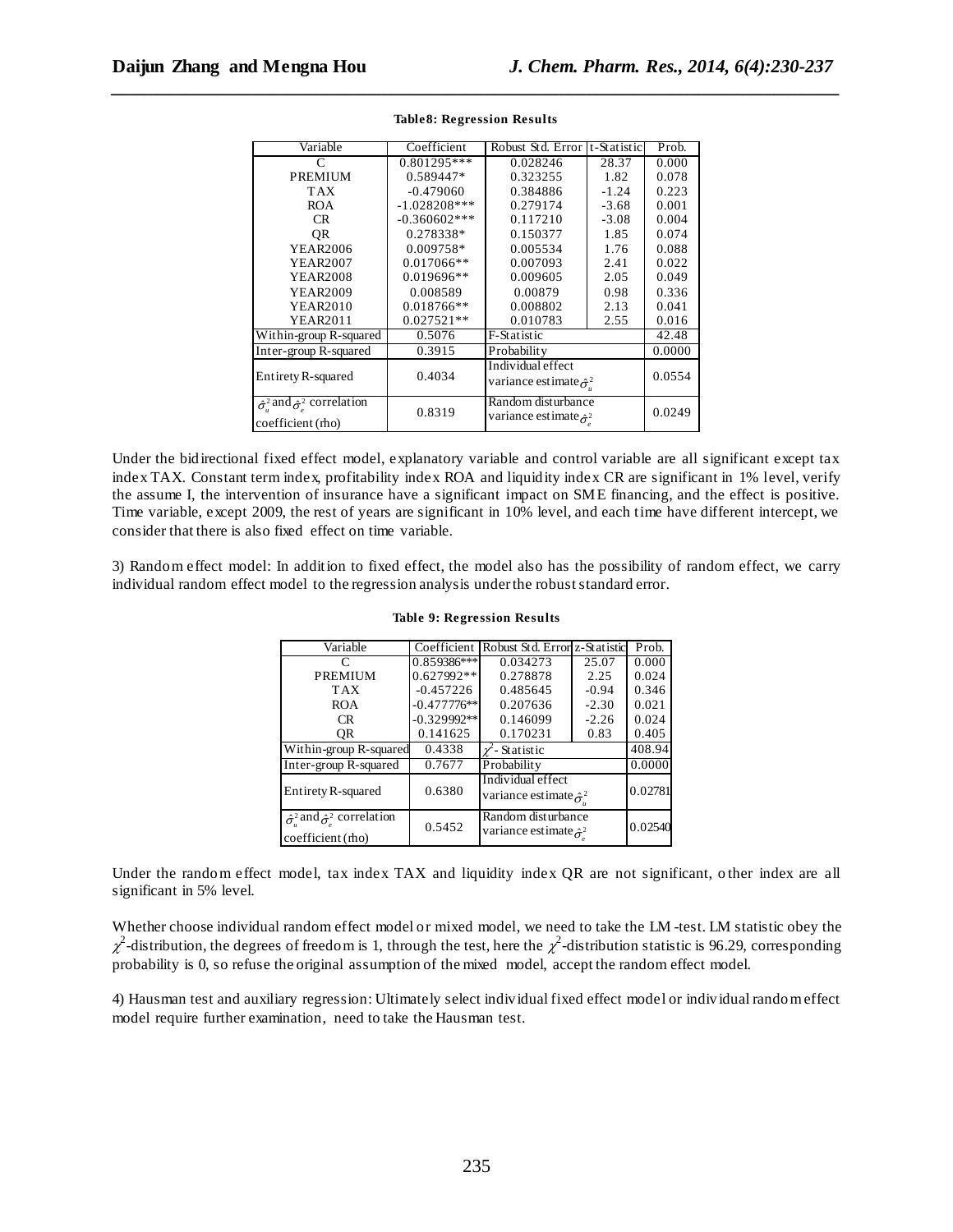| Test result          | $\nu$ statistic | $\chi^2$ degree of freedom | Prob.    |
|----------------------|-----------------|----------------------------|----------|
| Cross-section random | 63.28           |                            | 0.0000   |
| Variable             | Fixed effect    | Random effect              | Variance |
| <b>PREMIUM</b>       | 0.597565        | 0.627992                   | 0.002964 |
| <b>TAX</b>           | $-0.597911$     | $-0.457226$                | 0.011984 |
| <b>ROA</b>           | $-0.694834$     | $-0.477776$                | 0.005102 |
| CR.                  | $-0.345707$     | $-0.329992$                | 0.001886 |
| OR                   | 0.265931        | 0.141625                   | 0.003181 |

#### **Table10: Results of Hausman Test**

*\_\_\_\_\_\_\_\_\_\_\_\_\_\_\_\_\_\_\_\_\_\_\_\_\_\_\_\_\_\_\_\_\_\_\_\_\_\_\_\_\_\_\_\_\_\_\_\_\_\_\_\_\_\_\_\_\_\_\_\_\_\_\_\_\_\_\_\_\_\_\_\_\_\_\_\_\_\_*

From the test results of TABLE X we can see,  $\chi^2$ -statistic is 63.28, corresponding probability is 0, so refuse the original assumption of the random effect, the true model should be the individual fixed effect model. But there is a theoretical paradox, namely the premise of Haus man test is the error terms are independent identically distributed, if the difference between robust standard error and general standard error is large, the traditional Hausman test will not applicable, and in this paper the value of robust standard error can at most twice as general standard error, so the Hausman test requires further validation.

Here we use auxiliary regression to solve this problem[7], auxiliary regression means use cluster-robust standard error to test the original assumption, the probability of the test result is 0, so refuse the original assumption of the random effect, accept the fixed effect. Here is completely confirmed the accuracy of the model.

## **5. Model Optimization and Results**

Through the comparison of each regression result, we can see that the bidirectional fixed effect model is the most accurate and comprehensive model that reflect various regions, different period the influence of insurance intervene SME financing on corporate financing scale in China, so on the basis of the original hypothesis model to join the

time fixed effect to optimize the model.  
\n
$$
y_{ii} = \alpha_0 + \alpha_1 \cdot P_{ii} + \alpha_2 \cdot T_{ii} + \sum_{k=1}^{K} \beta_k x_{ki} + u_i + \lambda_i + \varepsilon_{ii}
$$
\n(2)

Formula (2) is the optimized bidirectional fixed effect model,  $\lambda_i$  is the unobserved time effect, it's a variable that does not vary with the different provinces, and it explains all the time -related effects which not included in the model.

We can see from the regression results of bidirectional fixed effect, insurance index PREMIUM has significant effect on the enterprise financing scale in 10% level, and regression coefficient is positive, it illustrates enterprises purchase credit guarantee insurance have a great influence on enterprise financing and it is a positive role, indicating the correctness of the Assume I.

### **CONCLUSION**

Insurance index PREMIUM, tax index TAX and each control variable index all have significant effect on SME financing, this paper put forward several policy suggestions for the promotion of SME financing from several aspects.

#### *6.1.Mode selection: policy combined with commercialization*

The accumulation ability of China's financial capital is weak, the government's investment ability is limited. Therefore, on the choice of mode China can not make the government take full responsibility like Japan and South Korea. So we need the hybrid operation mode which combination of policy and commercialization to make insurance support SME financing flexibly.

## *6.2.Build local insurance company and systems, establish reinsurance mechanism, form a complete chain of insurance*

Each region's influence degree of the insurance intervene SME financing are not identical, general use unified insurance system, jurisdiction of insurance is not conducive to long-term development of the various regions, must establish insurance system or s mall insurance agency in accordance with local characteristics, dedicated to help and support SME financing.